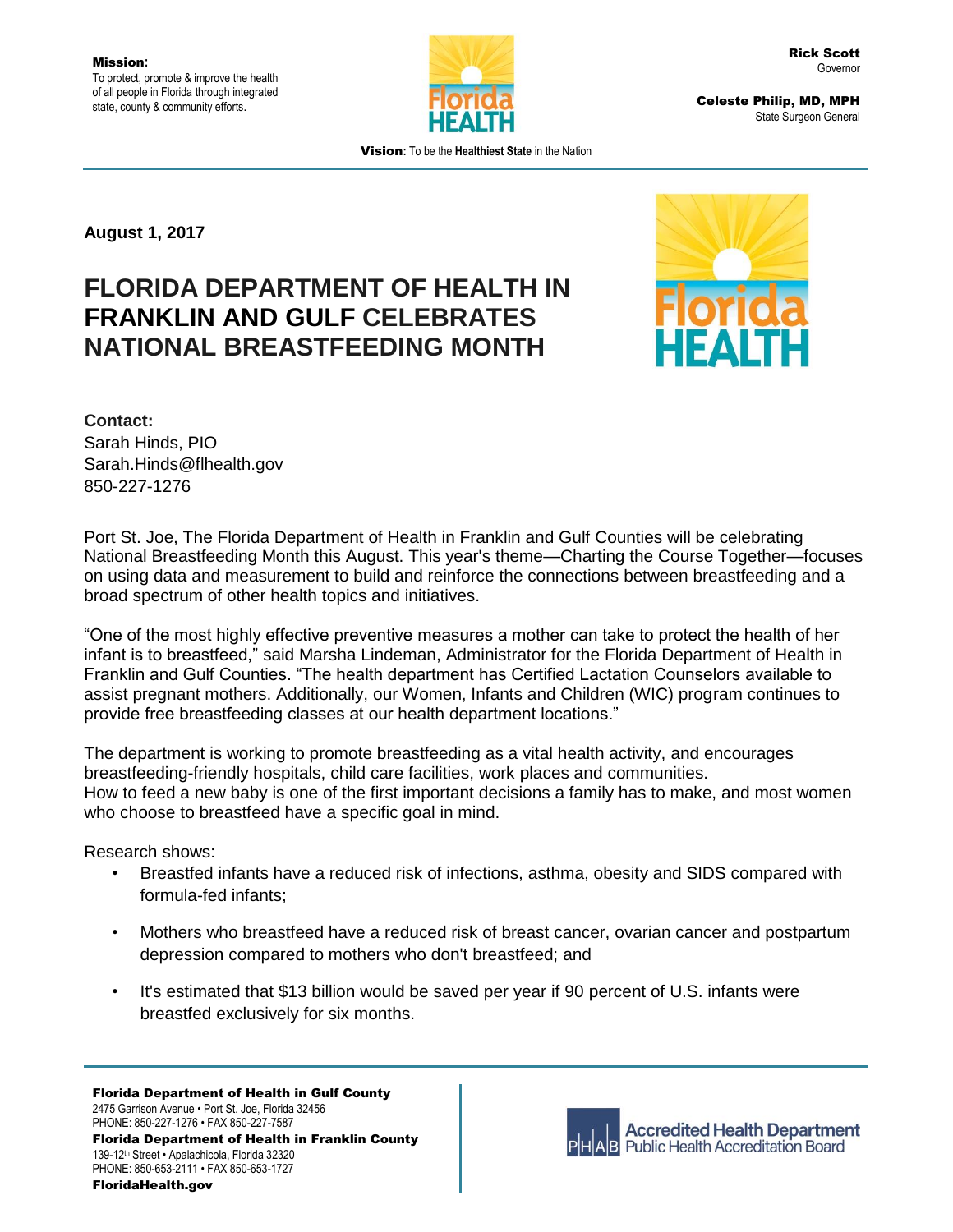To reach the goal of exclusive breastfeeding for at least six months, mothers need supportive work policies, infant and child-care at or near the workplace, and private facilities for expressing and storing breastmilk. It takes time and practice to learn how to breastfeed, both for mother and baby, and to establish a good milk supply.

To promote breastfeeding in our local counties, DOH-Franklin and Gulf will host two events open to the public:

1. Gulf County Event: 'The Big Latch On' When: August 4, 2017 from 10:00-11:30 AM EST Where: Florida Department of Health in Gulf County – Port St. Joe location 2475 Garrison Avenue, Port St. Joe, 32456

What is the Big Latch On?

Global Big Latch On events take place at registered locations around the world, where women gather together to breastfeed and offer peer support to each other. Their friends, family and community join this celebration to promote and support breastfeeding. Hosting a Global Big Latch On event creates a lasting support network for the community.

2. Franklin County Event: 'Breastfeeding Awareness Walk' When: August 5, 2017, registration begins at 5:30 PM EST Where: Riverfront Park in Apalachicola 199 Water Street *Apalachicola***,** *FL* 32320

The Breastfeeding Awareness walk helps celebrate and support breastfeeding moms in the Franklin County community. Refreshments and educational giveaways will be provided.

Healthiest Weight Florida within the Bureau of Chronic Disease Prevention, in partnership with the Special Supplemental Nutrition Program for Women, Infants, and Children (WIC), Healthy Start, and the Florida Child Care Food Program, has a variety of tools available for mothers and families, as well as employers, childcare facilities, and hospitals and health care professionals. Visit <http://www.healthiestweightflorida.com/activities/breastfeeding.html> for more information.

As part of the department's Healthiest Weight Florida initiative, the Baby Steps to Baby Friendly project focuses on increasing breastfeeding initiation and duration among Florida women. Baby Steps to Baby Friendly supports hospitals wishing to improve and enhance maternity care practices related to breastfeeding, including achieving the 10 Steps to Successful Breastfeeding, developed by the World Health Organization.

The department is currently partnered with 57 hospitals across the state, and 13 hospitals have already earned their Baby Friendly designation, with more expected this year. To learn more about Baby Steps to Baby Friendly, visit<http://www.healthiestweightflorida.com/activities/baby-steps.html> Local WIC agencies offer resources and staff to help breastfeeding mothers. WIC agencies may have International Board Certified Lactation Consultants who have a high level of specialized knowledge in breastfeeding to assist clients. WIC agencies also have Breastfeeding Peer Counseling Programs. The trained peer counselors are chosen from the same socio/economic/ethnic groups as WIC clients and have successfully breastfed their own babies.

Breastfeeding peer counselors provide mother-to-mother basic breastfeeding education and support to pregnant and breastfeeding moms.